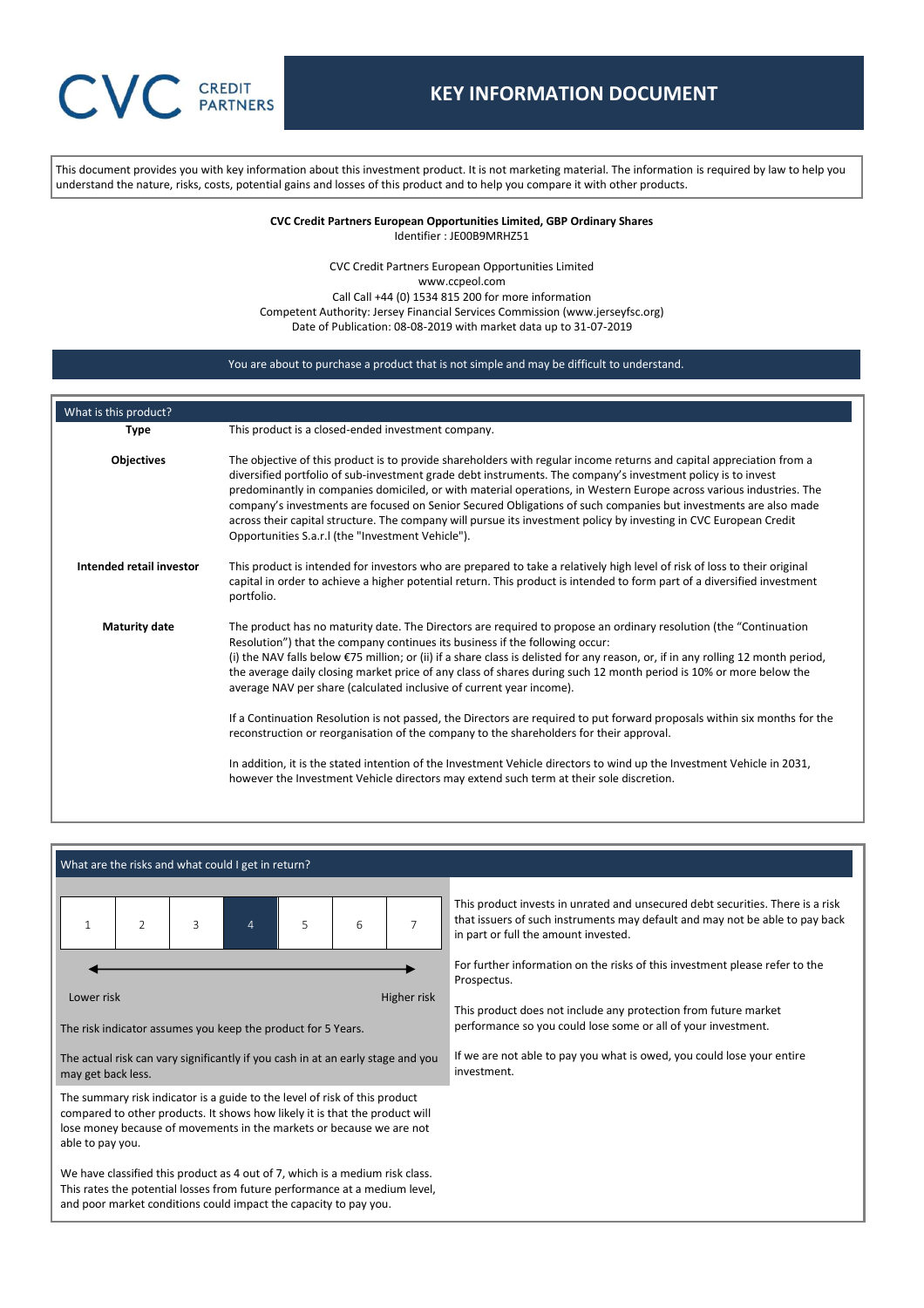| Investment GBP 10,000      |                                     |           |           |           |
|----------------------------|-------------------------------------|-----------|-----------|-----------|
| Scenarios                  | 1 Year                              | 3 Years   | 5 Years   |           |
| <b>Stress scenario</b>     | What you might get back after costs | 5,640.89  | 5,946.70  | 5,032.10  |
|                            | Average return each year            | $-43.59%$ | $-15.91%$ | $-12.83%$ |
| Unfavourable scenario      | What you might get back after costs | 8,784.40  | 8,350.10  | 8,241.30  |
|                            | Average return each year            | $-12.16%$ | $-5.83%$  | $-3.79%$  |
| Moderate scenario          | What you might get back after costs | 10,354.00 | 11,103.80 | 11,906.30 |
|                            | Average return each year            | 3.54%     | 3.55%     | 3.55%     |
| <b>Favourable scenario</b> | What you might get back after costs | 12,210.90 | 14,774.00 | 17,211.10 |
|                            | Average return each year            | 22.11%    | 13.89%    | 11.47%    |

This table shows the money you could get back over the next 5 Years, under different scenarios, assuming that you invest GBP 10,000.

The scenarios shown illustrate how your investment could perform. You can compare them with the scenarios of other products.

The scenarios presented are an estimate of future performance based on evidence from the past on how the value of this investment varies, and are not an exact indicator. What you get will vary depending on how the market performs and how long you keep the investment/product.

The stress scenario shows what you might get back in extreme market circumstances, and it does not take into account the situation where we are not able to pay you.

The figures shown include all the costs of the product itself, but may not include all the costs that you pay to your advisor or distributor. The figures do not take into account your personal tax situation, which may also affect how much you get back.

# What happens if CVC Credit Partners European Opportunities Limited is unable to pay out?

The company's shares are listed on the Premium segment of the London Stock Exchange's main market. Should the company be liquidated, the amount you receive for your holding will be based on the value of assets available for distribution after all other liabilities have been paid. Shareholders in this company do not have the right to make a claim to the Financial Services Compensation Scheme or any other compensation scheme in the event that the company is unable to pay out.

### What are the costs?

The Reduction in Yield (RIY) shows what impact the total costs you pay will have on the investment return you might get. The total costs take into account one-off, ongoing and incidental costs.

The amounts shown here are the cumulative costs of the product itself, for three different holding periods. They include potential early exit penalties. The figures assume you invest GBP 10,000. The figures are estimates and may change in the future.

#### **Costs over time**

The person selling you or advising you about this product may charge you other costs. If so, this person will provide you with information about these costs, and show you the impact that all costs will have on your investment over time.

The following costs are not included in the entry and exit fee calculation: broker commission, entry and exit charges paid to your fund manager, platform fees, mark ups, stamp duty, transaction tax and foreign exchange costs.